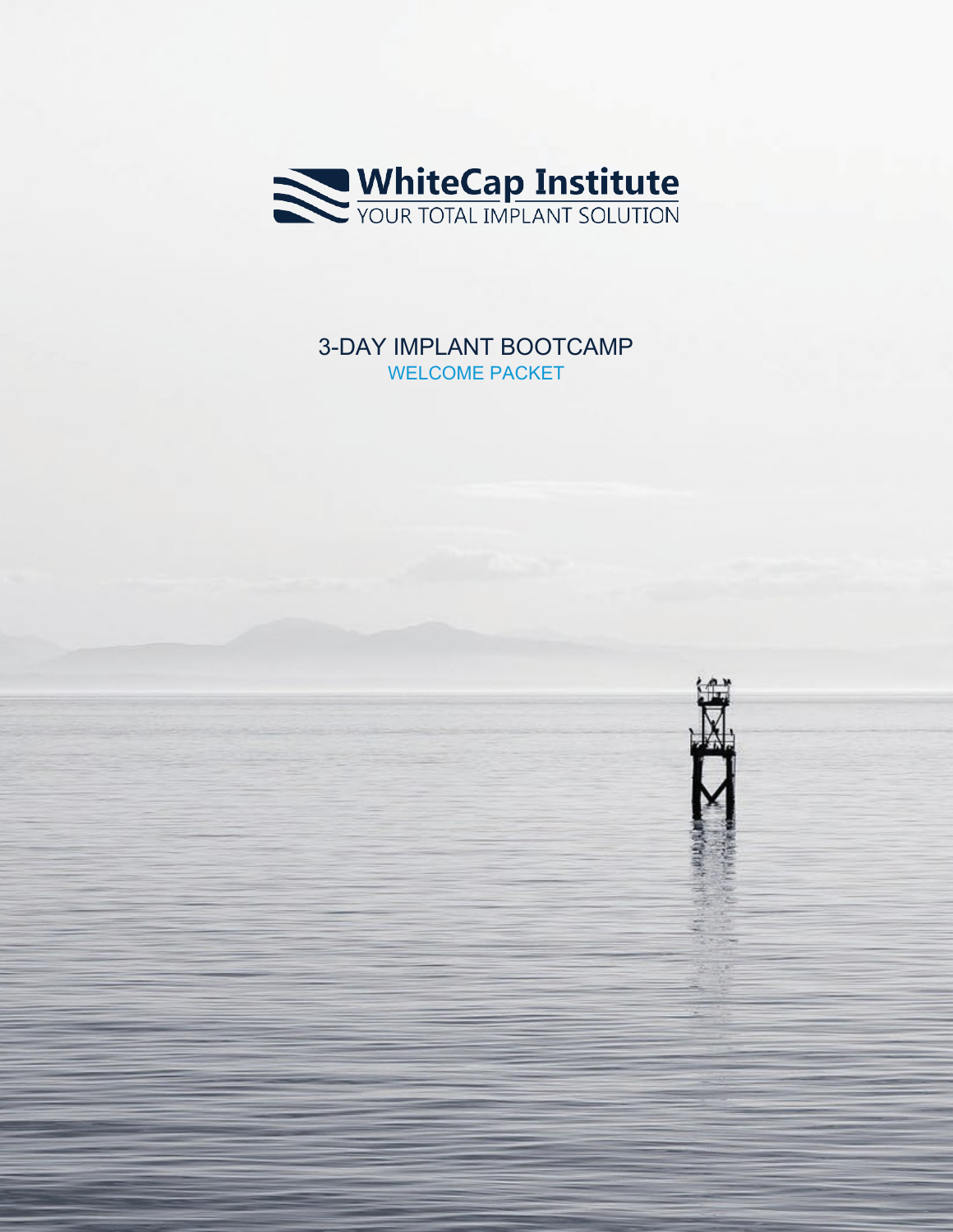

#### MISSION STATEMENT

Our mission is to inspire, motivate, and train like-minded dental professionals to confidently, safely, and predictably restore their patients with dental implant solutions. We are dedicated to promoting exceptional patient centered care.

whitecapinstitute.com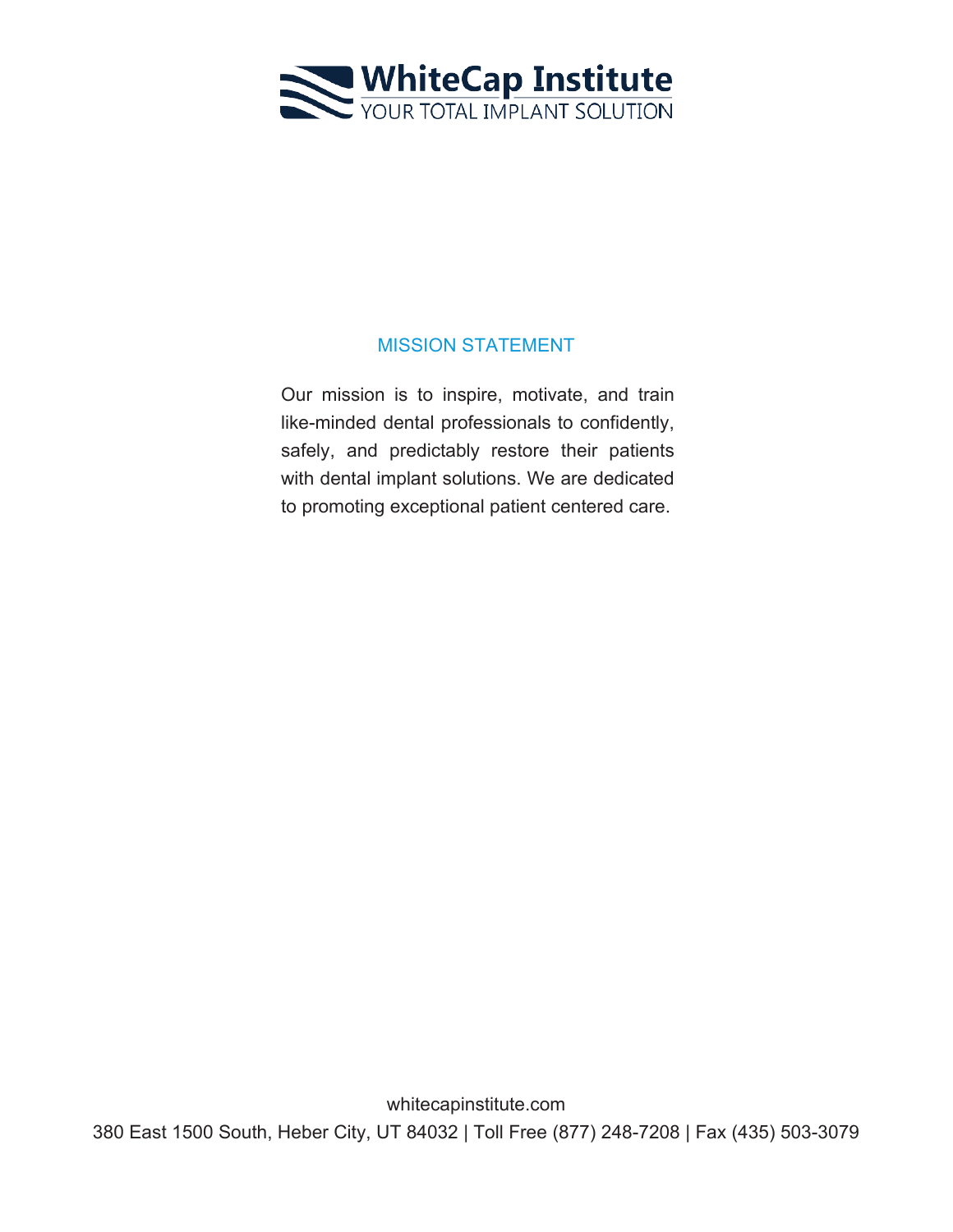

This is where the tire meets the road. You will have the opportunity to place one implant on a patient provided by WhiteCap Institute.

To take advantage of this opportunity each attending doctor *MUST [1] have a current Utah Dental License ; and [2] provide proof of malpractice insurance.* For doctors practicing outside of the state of Utah, the steps needed to accomplish this process are outlined below. *\*\*PLEASE NOTE: To ensure your eligibility for placing an implant, we must receive proof of license 3 weeks prior to the course.*

# $\frac{1}{\cdot}$ *HOW DO I OBTAIN A UTAH DENTAL LICENSE?*

- Go to: [https://dopl.utah.gov/dental/](http://www.dopl.utah.gov/licensing/dentistry.html)
- On the left hand side click on licensing
- Fill out and submit your application. (A \$110 application fee is required) **Attendees are only required to get a Anesthesia Class A Utah Dental License.**

Once your dental application has been completed and submitted to DOPL, the only remaining items needed are copies of your dental school transcript, and your regional and national board scores. These must be sent from the dental school directly to DOPL. Depending on the school, this can take 3-4 weeks. DOPL usually processes and approves licensing within 7-10 business day of receiving all the necessarydocumentation.

If you have questions regarding your Utah Dental License please contact: Lisa Martin with the State of Utah 801.530.6632

# 2 *PROOF OF LICENSURE & MALPRACTICE INSURANCE*

It is a requirement of Utah DOPL that we havea copy of both your Utah state dental license and of your malpractice insurance in our office prior to your live surgery.

Please send a copy of both of these to:

#### **Bobbi**

[bobbi@whitecapinstitute.com](mailto:bobbi@whitecapinstitute.com) 801.201.9035  $\Box$ 435.709.3079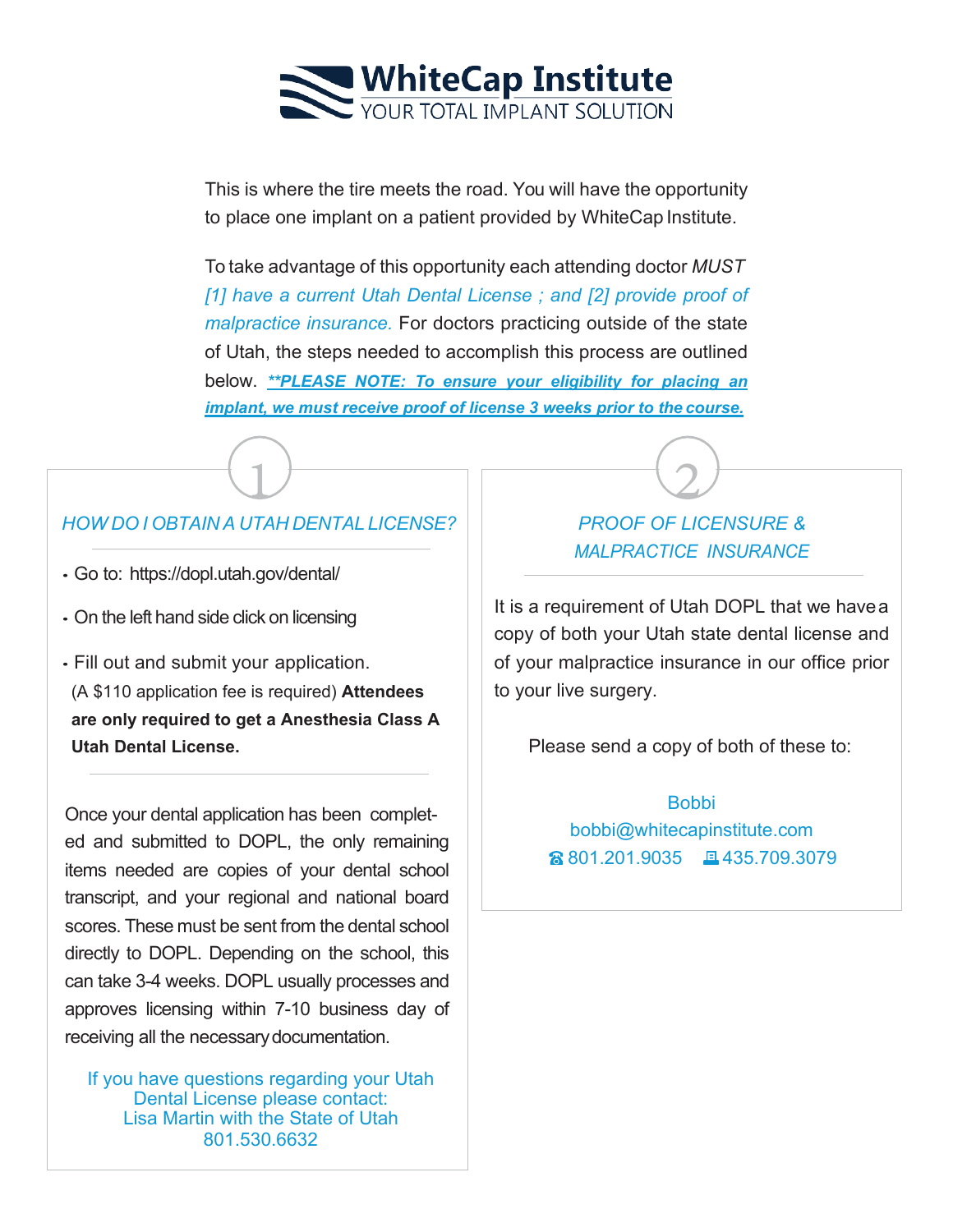

#### 3-DAY IMPLANT BOOTCAMP DESCRIPTION

The 3-Day Implant Bootcamp is our hallmark course. Three days of group discussions, treatment planning, hands-on activities and live surgeries culminate to our Surgery Day where each doctor places one implant in a live patient. Doctors of all skill levels and experience find this course helpful.

| • History of Implant Design & Connection | • Socket Preservation Technique         |
|------------------------------------------|-----------------------------------------|
| • Diagnostic Gathering of Data           | • Immediate Implant Placement           |
| • Treatment Planning                     | • Atraumatic Extraction Techniques      |
| • Treatment Sequencing                   | • Platelet Rich Fibrin (PRF) Uses       |
| • Implant Surgery Principles             | • Implant Equipment Training            |
| • Drilling Protocols/LAD                 | • Autogenous Growth Factors in Surgery  |
| • Medical History/Risk Assessment        | • Laboratory Options Review             |
| • Pre and Post Operative Protocols       | • Hands-On Implant Placement Simulation |
| • Contemporary Pain Management           | • Live Surgery Experience               |
| Protocols                                |                                         |
| • Implant Consult Presentation Skills    |                                         |
| • Soft Tissue Management/Uncovery        |                                         |

### COURSE OBJECTIVES T

#### SURGERY DAY

| • Review the Case                  | • Perform Surgery                   |
|------------------------------------|-------------------------------------|
| • Full Treatment Plan, and Process | • Pictures, Film                    |
| • Surgical Prep                    | • Post Op X-Ray Review & Discussion |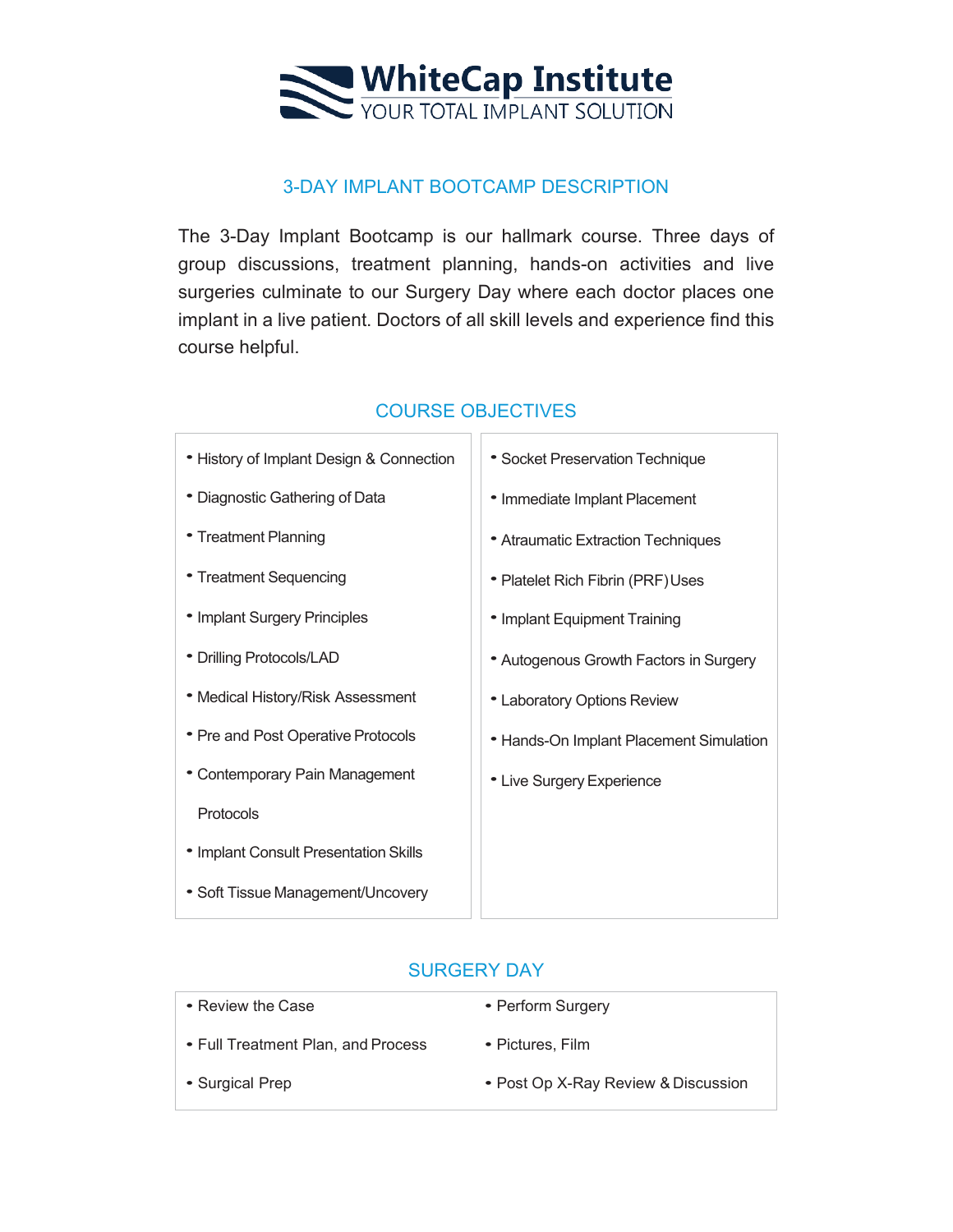



# **Dr. Riley Clark**

Dr. Riley Clark has been looking forward to the day when he and his father could work together. That dream became a reality in 2014. Since then, he has been able to perform all aspects of dental implant surgery and restorative treatment. He has completed more than 20 fullmouth fixed cases, dozens of overdenture cases, and hundreds of single/multi unit implant cases. He is also IV sedation certified and attends many CE courses yearly, including the International Congress of Oral Implantologist, American Dental Asssociation, and Meissinger High Altitude Bone Management Winter Camp.

He is passionate about protocol driven implant dentistry and loves finding new ways to reach patient expectations.

Riley attended Portland State University and earned a BS degree in biological sciences. He earned a DMD from Case Western Reserve University in Cleveland, Ohio. He and his wife, Kolt, have 3 young children. They enjoy traveling, sports, the outdoors, and spending time together.